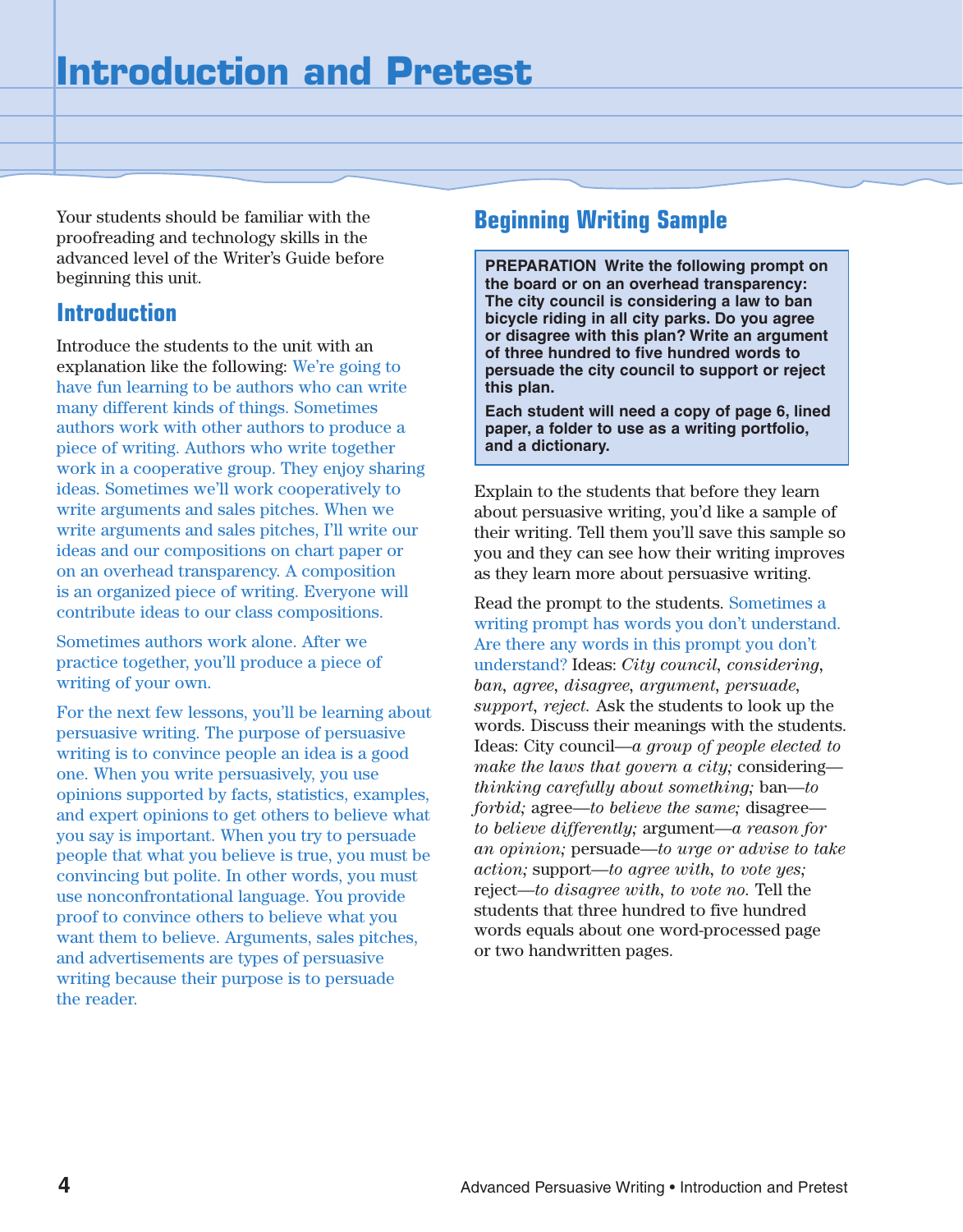Give each student a copy of page 6. A pros-andcons sheet presents information that can be used to support either side of an argument. You must read carefully to find information to use to defend your argument. When you defend an argument, you give reasons to support your opinion. Read aloud the information on the pros-and-cons sheet.

Ask the students to write an argument on lined paper to persuade the city council to support or to reject the new rule. Tell them they may also include information from their own knowledge or experience to support their arguments. Ask them to edit, proofread, and write a final copy of their arguments. Evaluate the students' writing using the rubric on page 7.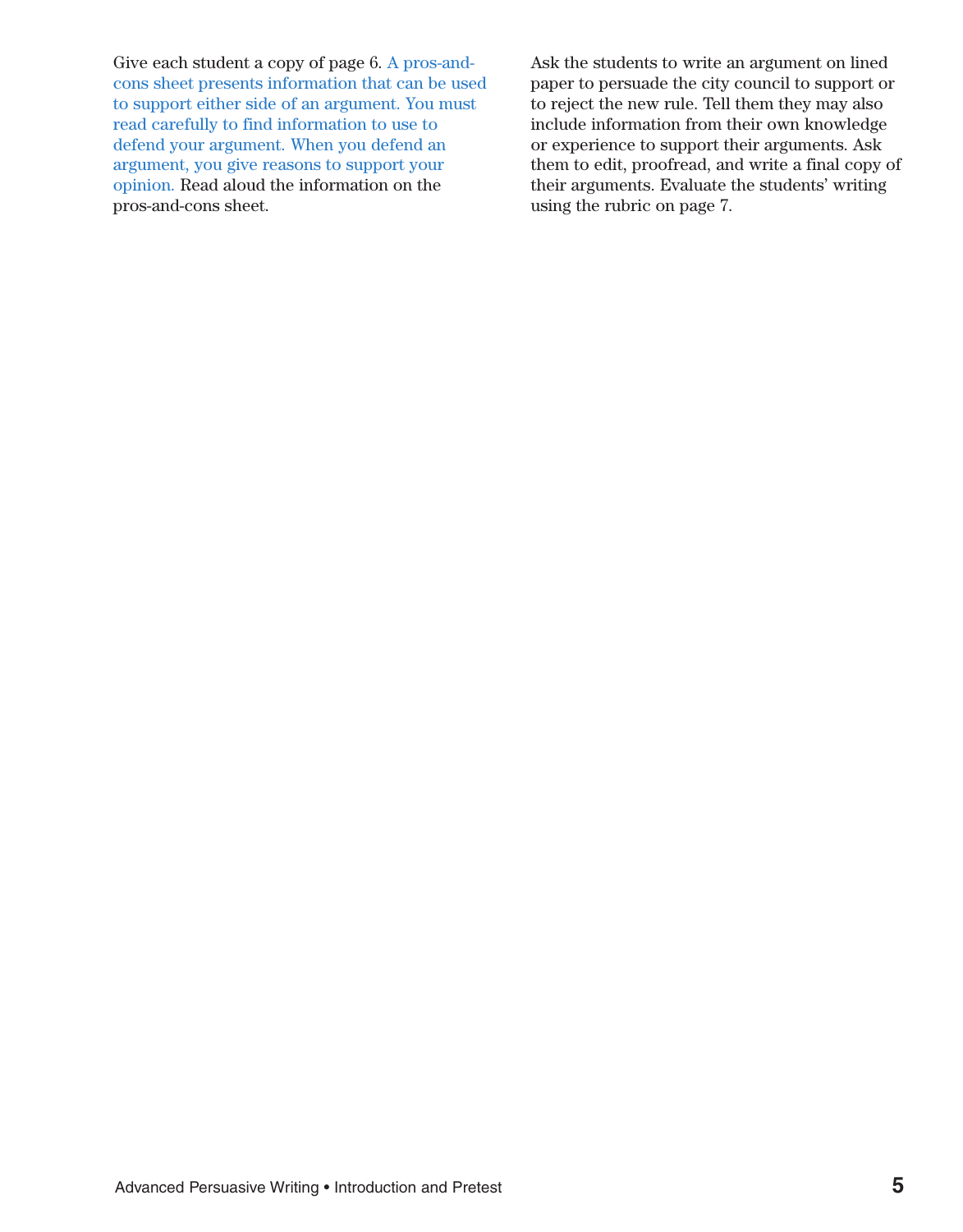| <b>Ban Bicycle Riding in Parks</b>                                                                                                                                                                                                                                                                                                                                                                                                         | Do Not Ban Bicycle Riding in Parks                                                                                                                                                                                                                                                                                                                                |
|--------------------------------------------------------------------------------------------------------------------------------------------------------------------------------------------------------------------------------------------------------------------------------------------------------------------------------------------------------------------------------------------------------------------------------------------|-------------------------------------------------------------------------------------------------------------------------------------------------------------------------------------------------------------------------------------------------------------------------------------------------------------------------------------------------------------------|
| • Bicycles can be dangerous.<br>$-$ More than 500,000 people are treated<br>in hospital emergency rooms each<br>year for bicycle-related injuries<br>(Consumer Product Safety<br>Commission).<br>- Approximately 140,000 children are<br>treated each year for head injuries as<br>a result of bicycle accidents (Centers<br>for Disease Control and Prevention).<br>- Two hundred children die each year<br>because of bicycle accidents. | • According to a 1998 report from the<br>American Medical Association,<br>- Sixty percent of Americans get no<br>exercise.<br>- Forty percent of Americans are<br>overweight.                                                                                                                                                                                     |
|                                                                                                                                                                                                                                                                                                                                                                                                                                            | • People who cycle are physically active.<br>- Benefits include reduced risk of heart<br>disease, stroke, and other diseases.<br>- People who exercise regularly have a<br>more positive mental outlook.                                                                                                                                                          |
| $-$ More than 400,000 children under the<br>age of fourteen are treated in hospital<br>emergency rooms each year because                                                                                                                                                                                                                                                                                                                   | • Schoolchildren who engage in regular<br>exercise have better health and get better<br>grades.                                                                                                                                                                                                                                                                   |
| of injuries received in bicycle<br>accidents.                                                                                                                                                                                                                                                                                                                                                                                              | • Bicycling is fun.                                                                                                                                                                                                                                                                                                                                               |
| • Alameda, California, has banned the use<br>of bicycles in some public parks, on<br>playgrounds, and on school property.                                                                                                                                                                                                                                                                                                                  | • Healthy People 2000 reports these facts:<br>- Bicycling helps relieve stress.<br>- Bicycling fights depression and anxiety.<br>- Bicycling enhances one's sense of                                                                                                                                                                                              |
| • Many national parks permit bicycling<br>only on certain paved, gravel, and dirt<br>roads within the park.                                                                                                                                                                                                                                                                                                                                | well-being.<br>• Bicycles do not emit pollutants.                                                                                                                                                                                                                                                                                                                 |
| • Bicycles are considered vehicles in all<br>fifty states, and riders must obey the<br>same laws drivers obey.<br>- Lawyer Bob Mionske says a city has<br>the right to ban bicycles from public<br>parks.<br>- Alderman George Zettler of Savannah,<br>Georgia, says bicycles are the same as<br>any motor vehicle. Bicycle riders have                                                                                                    | • Parks are safe places to ride bicycles.<br>- Twenty-seven percent of all cyclists<br>killed in traffic accidents in<br>Pennsylvania are between five and<br>fifteen years old.<br>- Only nine percent of bicycle accidents<br>occur on trails or other off-road paths.<br>• Dr. Richard A. Schieber, a childhood<br>injury prevention specialist at the Centers |
| no right to ride through parks.                                                                                                                                                                                                                                                                                                                                                                                                            | for Disease Control and Prevention and<br>the leader of a national bicycle safety                                                                                                                                                                                                                                                                                 |
| • Many parks have paths and trails for<br>pedestrians only.                                                                                                                                                                                                                                                                                                                                                                                | initiative, said public health officials were<br>realizing that in addition to promoting                                                                                                                                                                                                                                                                          |
| • A parks commissioner in Queens, New<br>York, said Alley Pond Park was a public<br>park, not a racing ground.                                                                                                                                                                                                                                                                                                                             | helmet use, safety officials must teach<br>good riding skills, promote good riding<br>practices, and provide safe places to ride.                                                                                                                                                                                                                                 |
| • A park ranger in Palos Verdes,<br>California, said many hikers were no<br>longer hiking because of problems with<br>mountain bikers.                                                                                                                                                                                                                                                                                                     | • Some national parks have special<br>bicycling routes. In some national parks,<br>cyclists share hiking trails with<br>pedestrians.                                                                                                                                                                                                                              |
|                                                                                                                                                                                                                                                                                                                                                                                                                                            | • Hillsborough County, Florida, has many<br>trails shared by cyclists and pedestrians.                                                                                                                                                                                                                                                                            |